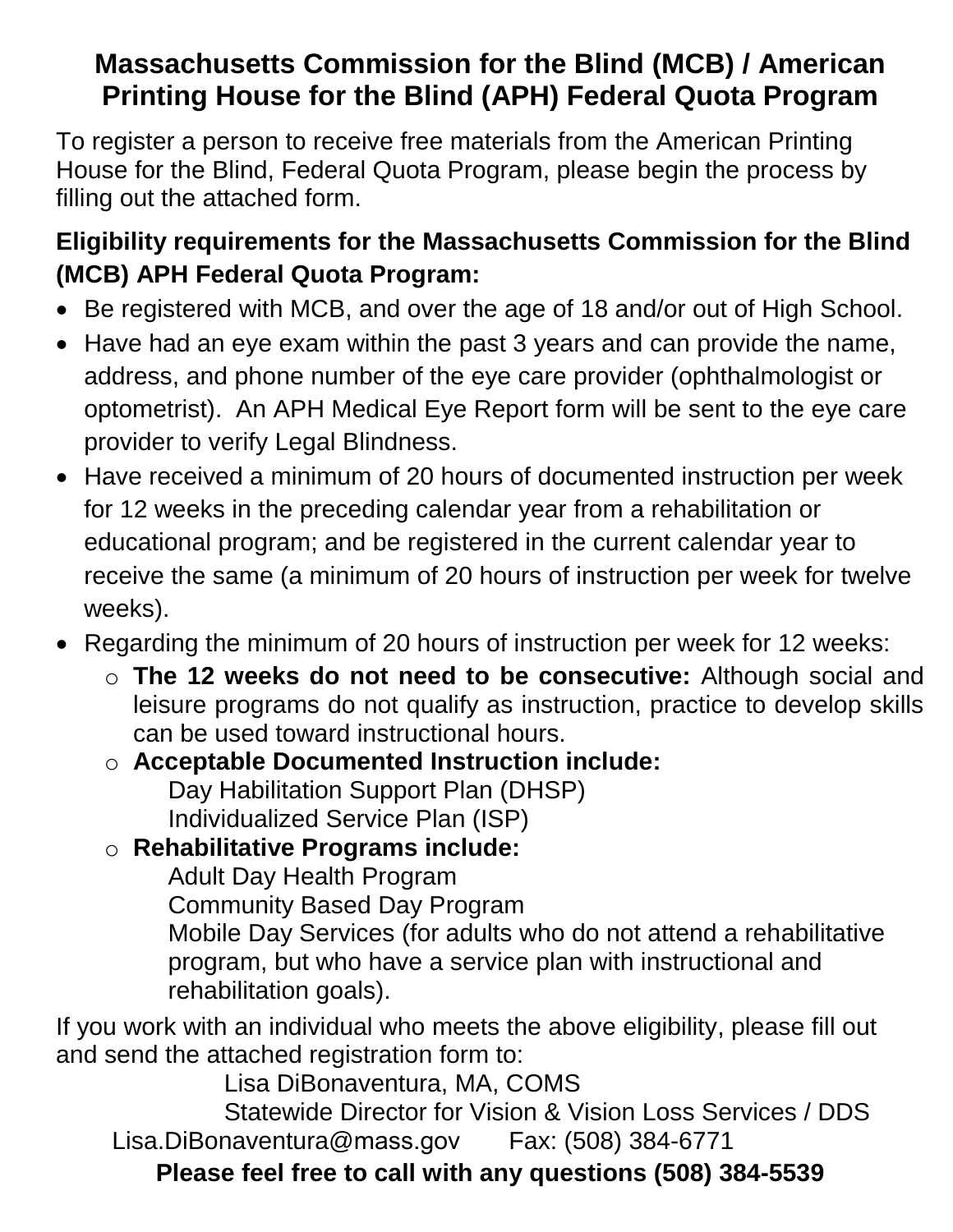### **Pre-registration for Massachusetts Commission for the Blind American Printing House for the Blind Federal Quota Account**

**1. Please fill out ALL sections of this form completely. Thank you!**

**2. Please have the individual's guardian sign the APH Consent Form and send this along as well.**

**Today's Date:** 

**Name**:

**Home Address**: **Name of Contact at Home: Email Address of Contact at Home:** 

**MCB reg# (If known) or SS#: DOB: DOB:** 

**Day Hab or Pre Voc Program Address & Phone: Name of Contact at Day Hab or Pre Voc Program: Email Address of Day Hab/Pre Voc Contact:**

**Primary Reading Medium: CHECK ONE:** Visual (V); Braille (B);  $\Box$  Auditory (A); Prereaders (P); Nonreaders (N)

**Secondary Reading Medium:** CHECK if different choice from above: Visual (V);  $\Box$  Braille (B);  $\Box$  Auditory (A);  $\Box$  Not Applicable (NA)

**Third Reading Medium:** If applicable and different from 1<sup>st</sup> and 2<sup>nd</sup> choice:  $\Box$ Visual (V);  $\Box$ Braille (B);  $\Box$ Auditory (A);  $\Box$ Not Applicable (NA)

**Primary Language Please Check One:** 

 $\Box$  English  $\Box$  Spanish  $\Box$  Other Please State:

**Name of Eye Doctor:** 

**Address & Phone of Eye Doctor:**

**DDS Service Coordinator or MCB Case Manager & Phone:** 

**DDS Region**: **DDS Area Office**: **Name of Person filling out this form**:

**Phone:** 

**Email address**:

**Return both this form and the Consent Form by Fax or E-Mail to:**

Lisa DiBonaventura, MA, COMS Statewide Director for Vision & Vision Loss Services / DDS

**[Lisa.DiBonaventura@](mailto: lisa.dibonaventura@mass.gov)mass.gov** Office: (508) 384-5539 **Fax: (508) 384-6771**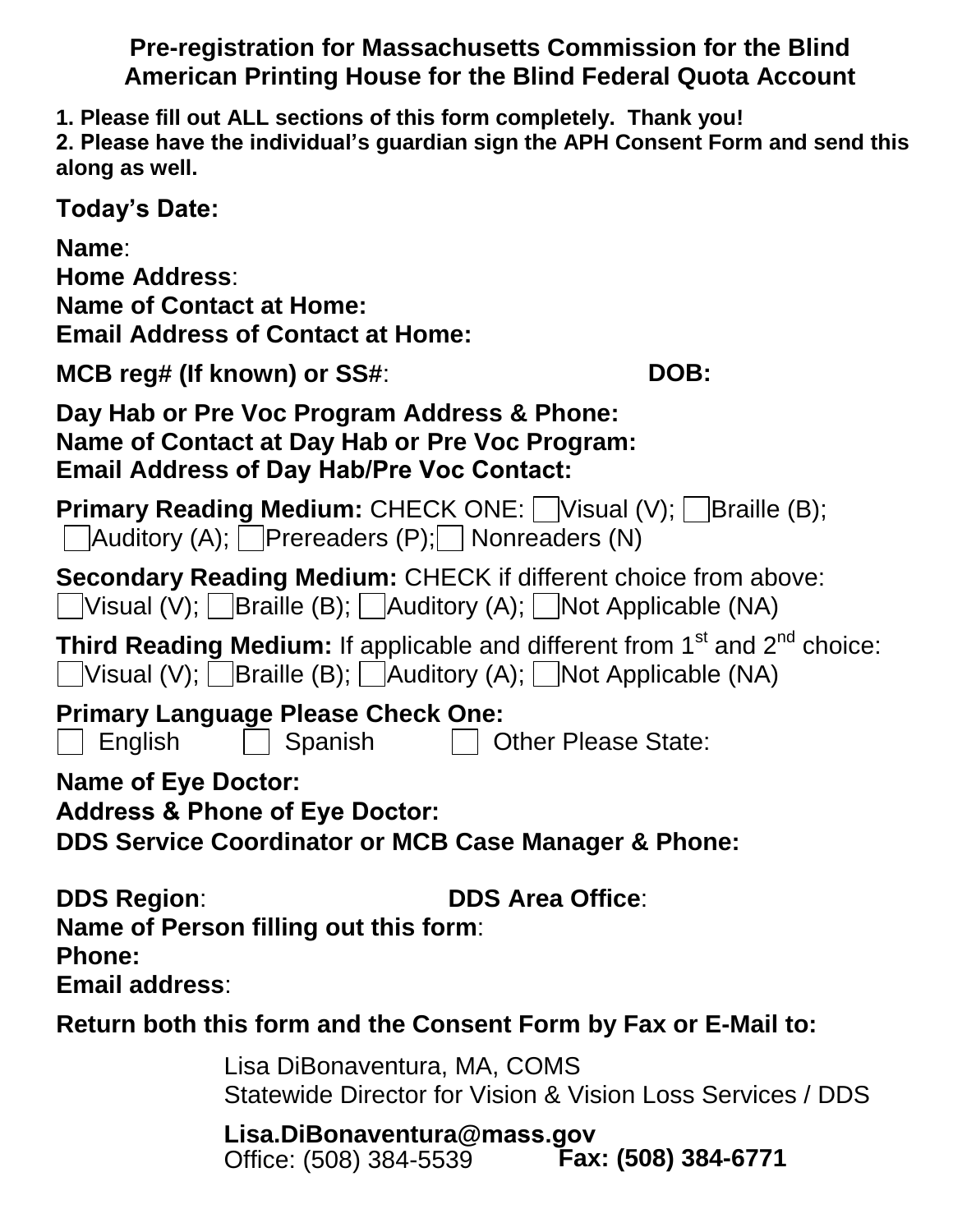

CHARLIE BAKER Governor

KARYN POLITO Lieutenant Governor

MARYLOU SUDDERS **Secretary** 

DAVID D'ARCANGELO Commissioner

Dear Individual/Parent/Guardian,

The purpose of this letter is to inform you that **Massachusetts Commission for the Blind (MCB) and Department of Developmental Services** is in the process of completing the Annual Federal Quota Registration of Blind Students of all ages through the American Printing House (APH) Federal Quota Program. This federally funded program provides textbooks, educational aids, and other learning materials for qualifying students of all ages with visual impairment and blindness.

*The Commonwealth of Massachusetts Executive Office of Health and Human Services Commission for the Blind 600 Washington Street, Boston, MA 02111* 

In order to be included in the Federal Quota program, eligible adult students must be registered in an annual census, requiring the exchange of specific personally identifiable student information (PII). This information is only collected to meet the reporting obligations to the U.S. Department of Education, Office of Special Education Programs, and other entities as required by law. The Family Educational Rights and Privacy Act (FERPA) requires your consent to release personally identifiable information.

The name(s) of you or your dependents will be registered, along with other pertinent information including birthdate, hometown, program town, primary reading medium, and indication of visual function. All PII collected for this registration is confidential and will be protected from unauthorized access or use. Your dependent's PII will not be shared with any other entities or for any other purpose, unless permitted by state or federal law.

The Federal Quota Census Registration is completed under the supervision of the Ex Officio Trustee (EOT) designated to oversee his or her respective APH accounts. It is the responsibility of the EOT to submit accurate information to APH in a secure manner; therefore, the EOT determines the manner in which information is collected and subsequently sent to APH in Louisville, KY. If you have questions or concerns regarding the Annual Federal Quota Registration Process, please contact John Oliveira, EOT, Deputy Commissioner or Adrienne Callaghan White, EOT Assistant, at MCB.

Your written consent is required in order to provide this information to APH. Consent to include your/your dependent's name in the Federal Quota Census allows the **Massachusetts Commission for the Blind and Department of Developmental Services** to obtain products and materials from the APH on your behalf. You may choose not to provide your consent; however, doing so will mean that fewer Quota funds will be provided to Massachusetts.

**Please return completed form via email, fax, or mail: Sandra M. Faulkner, Admin. Assistant, Statewide Vision & Vision Loss Services, DDS, Office: 508-384-5679, Fax: 508-384-6771**  [Sandra.M.Faulkner@](mailto:Sandra.M.Faulkner@MassMail.State.MA.US)mass.gov **Sandra Faulkner WDC, P.O. Box 144, Wrentham, MA 02093.**

Thank you, John Oliveira, Deputy Commissioner, MCB

Tel.: 617-727-5550 800-392-6450 Fax: 617-626-7685 www.mass.gov/mcb